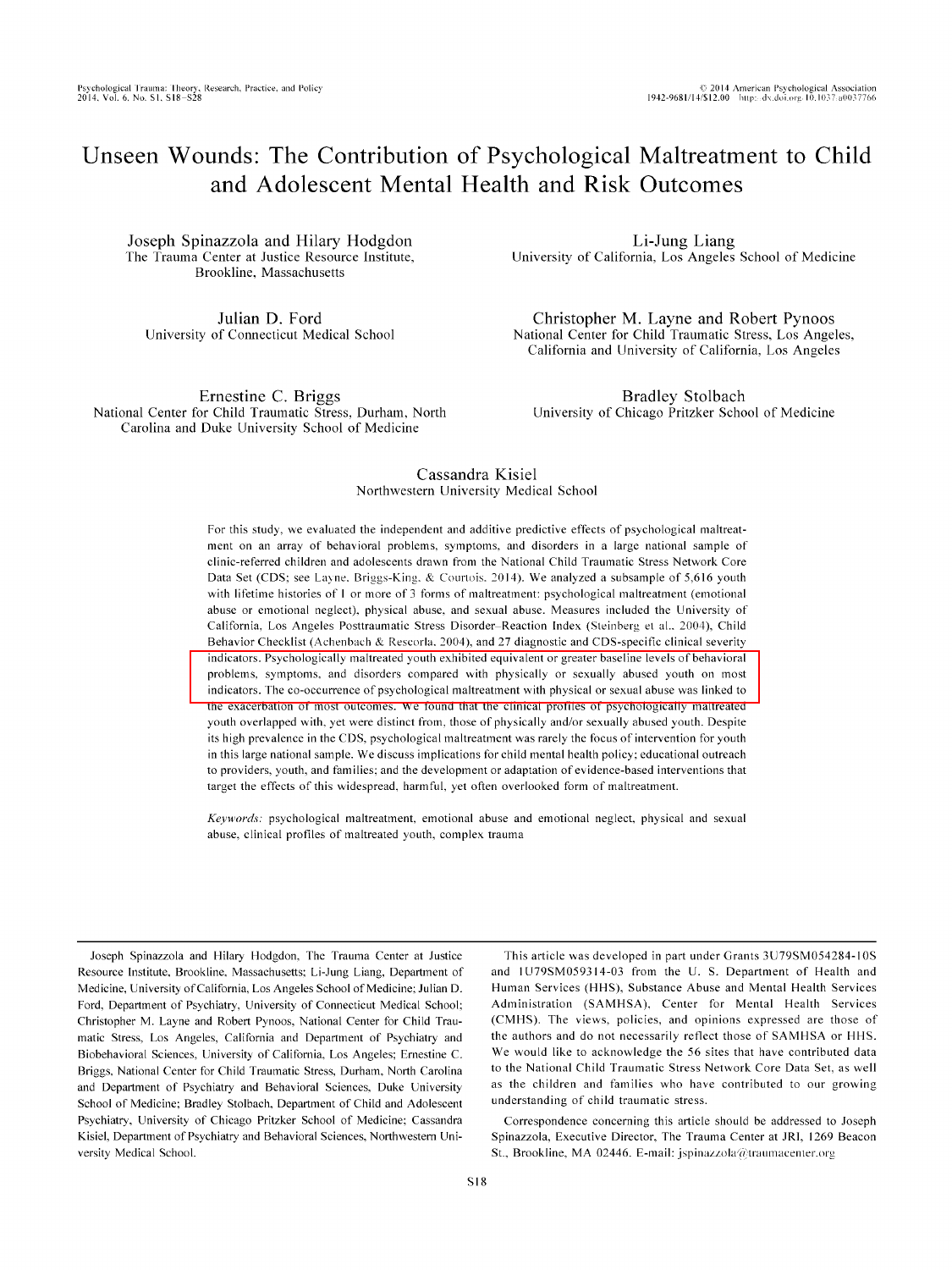Nearly 3 million U.S. children experience some form of maltreatment annually, predominantly perpetrated by a parent, family member, or other adult caregiver (Children's Bureau, 2010). Although child maltreatment is often conceived as involving the deliberate infliction of physical harm, the American Academy of Pediatrics (AAP) has recently identified psychological maltreatment as "the most challenging and prevalent form of child abuse  $\frac{2\sqrt{2}}{2}$  (1912, p. 372). Although more subtle more subtle more subtle more subtle more subtle more subtle more subtle more subtle more subtle more subtle more subtle more subtle more subtle more subtle more subtle m

increased risk of psychological harm to the child (Wolfe & Mclsaac. 2011).

Despite the notably high federal prevalence data cited earlier, the *perceived* prevalence of PM in the United States appears to depend heavily on where one looks and whom one asks. For example, official reports of PM to child welfare agencies portray PM as a relatively rare phenomenon: Only 7.6% of official reports to the dimension identified the occurrence of  $\mathcal{P}_{\mathcal{P}}$  is 2009.

| ニュー<br>アンプログラム<br>アンプログラム                                                                                                                                                                                    | $\overline{\phantom{a}}$ |  |
|--------------------------------------------------------------------------------------------------------------------------------------------------------------------------------------------------------------|--------------------------|--|
| $\sqrt{\ }$                                                                                                                                                                                                  |                          |  |
|                                                                                                                                                                                                              |                          |  |
|                                                                                                                                                                                                              |                          |  |
|                                                                                                                                                                                                              |                          |  |
|                                                                                                                                                                                                              |                          |  |
|                                                                                                                                                                                                              |                          |  |
|                                                                                                                                                                                                              |                          |  |
|                                                                                                                                                                                                              |                          |  |
|                                                                                                                                                                                                              |                          |  |
|                                                                                                                                                                                                              |                          |  |
| $\mathcal{A}$                                                                                                                                                                                                |                          |  |
| ं ॥                                                                                                                                                                                                          |                          |  |
|                                                                                                                                                                                                              |                          |  |
|                                                                                                                                                                                                              |                          |  |
|                                                                                                                                                                                                              |                          |  |
|                                                                                                                                                                                                              |                          |  |
|                                                                                                                                                                                                              |                          |  |
|                                                                                                                                                                                                              |                          |  |
|                                                                                                                                                                                                              |                          |  |
| $\mathcal{A}^{\prime}$                                                                                                                                                                                       |                          |  |
|                                                                                                                                                                                                              |                          |  |
| $\frac{1}{2}$                                                                                                                                                                                                |                          |  |
|                                                                                                                                                                                                              |                          |  |
|                                                                                                                                                                                                              |                          |  |
|                                                                                                                                                                                                              |                          |  |
|                                                                                                                                                                                                              |                          |  |
|                                                                                                                                                                                                              |                          |  |
|                                                                                                                                                                                                              |                          |  |
| Z<br>Ali<br>Ali                                                                                                                                                                                              |                          |  |
|                                                                                                                                                                                                              |                          |  |
|                                                                                                                                                                                                              |                          |  |
|                                                                                                                                                                                                              |                          |  |
| - 5                                                                                                                                                                                                          |                          |  |
| للكتاب المتاح المستقلة المستقلة المستقلة المتالية المستقلة المستقلة المستقلة المستقلة المستقلة المستقلة المستقلة المستقلة<br>$\mathcal{C}=\mathcal{C}=\mathcal{C}$ . Therefore,<br>المدارية المستنقلا<br>ta. |                          |  |
| --<br>Γ.                                                                                                                                                                                                     |                          |  |
| ਵ                                                                                                                                                                                                            |                          |  |
| ٣Ļ                                                                                                                                                                                                           |                          |  |
|                                                                                                                                                                                                              |                          |  |
|                                                                                                                                                                                                              |                          |  |
|                                                                                                                                                                                                              |                          |  |
|                                                                                                                                                                                                              |                          |  |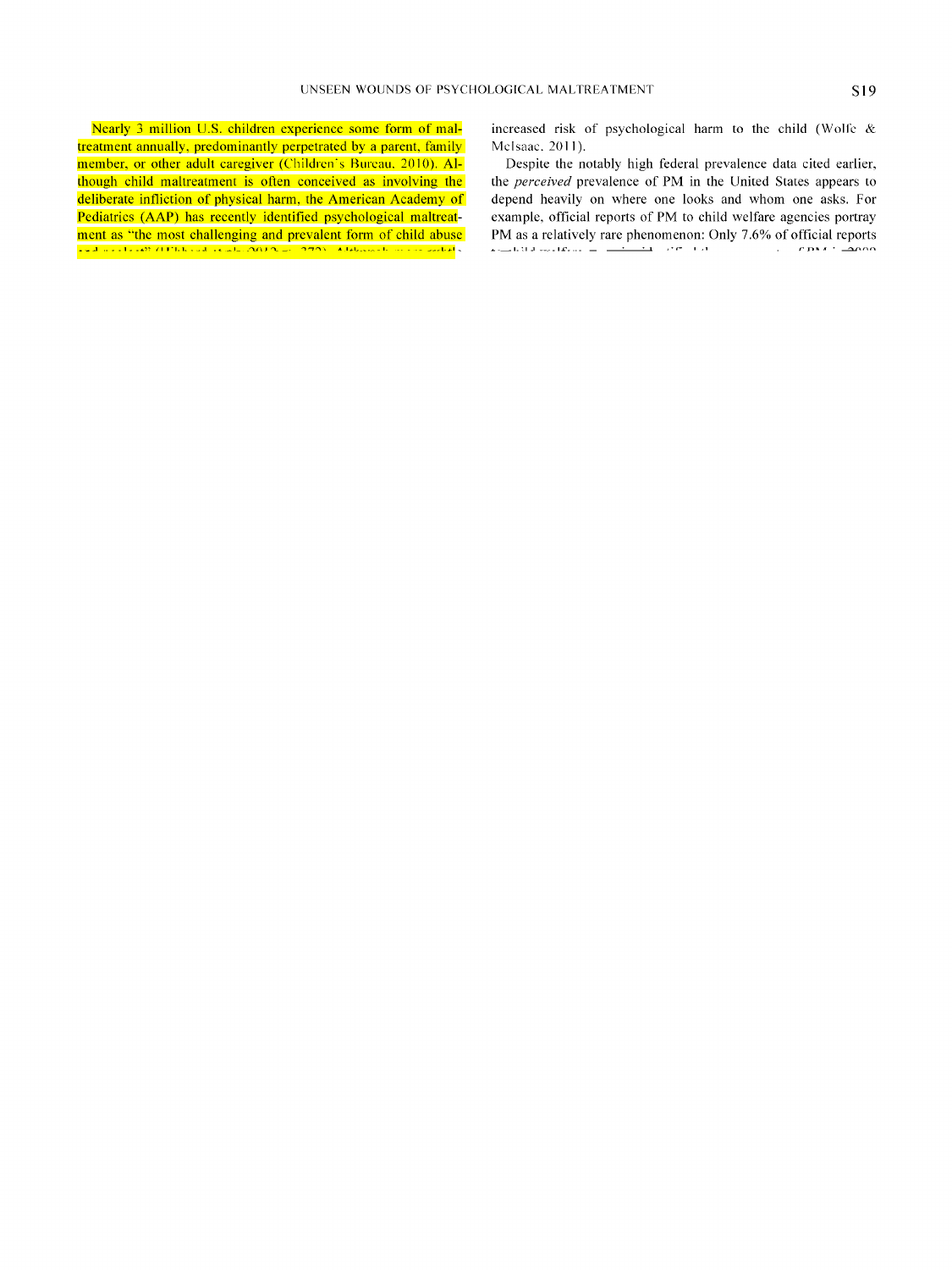| ${\bf S20}$                                                                               | SPINAZZOLA ET AL.                                                                                                                               |  |
|-------------------------------------------------------------------------------------------|-------------------------------------------------------------------------------------------------------------------------------------------------|--|
| $\sum_{n=1}^{\infty}$                                                                     | المحاديات المناكلة الأستر متعمسما متدعم والمتألفة أمع بمما لعينك لتتعملها متتقيل سيسلط الملعمة<br>$\sim$ $\sim$ $\sim$ $\sim$<br>$\blacksquare$ |  |
|                                                                                           |                                                                                                                                                 |  |
|                                                                                           |                                                                                                                                                 |  |
|                                                                                           |                                                                                                                                                 |  |
|                                                                                           |                                                                                                                                                 |  |
|                                                                                           |                                                                                                                                                 |  |
|                                                                                           |                                                                                                                                                 |  |
|                                                                                           |                                                                                                                                                 |  |
|                                                                                           |                                                                                                                                                 |  |
|                                                                                           |                                                                                                                                                 |  |
|                                                                                           |                                                                                                                                                 |  |
|                                                                                           |                                                                                                                                                 |  |
| <b>Section Advisor</b>                                                                    |                                                                                                                                                 |  |
|                                                                                           |                                                                                                                                                 |  |
| al., 2009, 2014).<br>建工                                                                   | $\blacksquare$<br>Let us a construction of the contraction of the contraction of<br>$D$ , it is interesting to $D$                              |  |
|                                                                                           |                                                                                                                                                 |  |
|                                                                                           |                                                                                                                                                 |  |
|                                                                                           |                                                                                                                                                 |  |
| तरा                                                                                       |                                                                                                                                                 |  |
|                                                                                           |                                                                                                                                                 |  |
|                                                                                           |                                                                                                                                                 |  |
| <u>ija d</u>                                                                              | <b>R</b>                                                                                                                                        |  |
|                                                                                           |                                                                                                                                                 |  |
| ⊏<br>$\sqrt{2}$                                                                           |                                                                                                                                                 |  |
|                                                                                           |                                                                                                                                                 |  |
| <u> 1140-a de de d</u><br>11 d <mark>e decembro de decembro</mark><br>5 de decembro de de |                                                                                                                                                 |  |
| $\overline{Y}$                                                                            |                                                                                                                                                 |  |
|                                                                                           |                                                                                                                                                 |  |
| ١ŧ,                                                                                       |                                                                                                                                                 |  |
|                                                                                           |                                                                                                                                                 |  |
|                                                                                           |                                                                                                                                                 |  |
|                                                                                           |                                                                                                                                                 |  |

j. -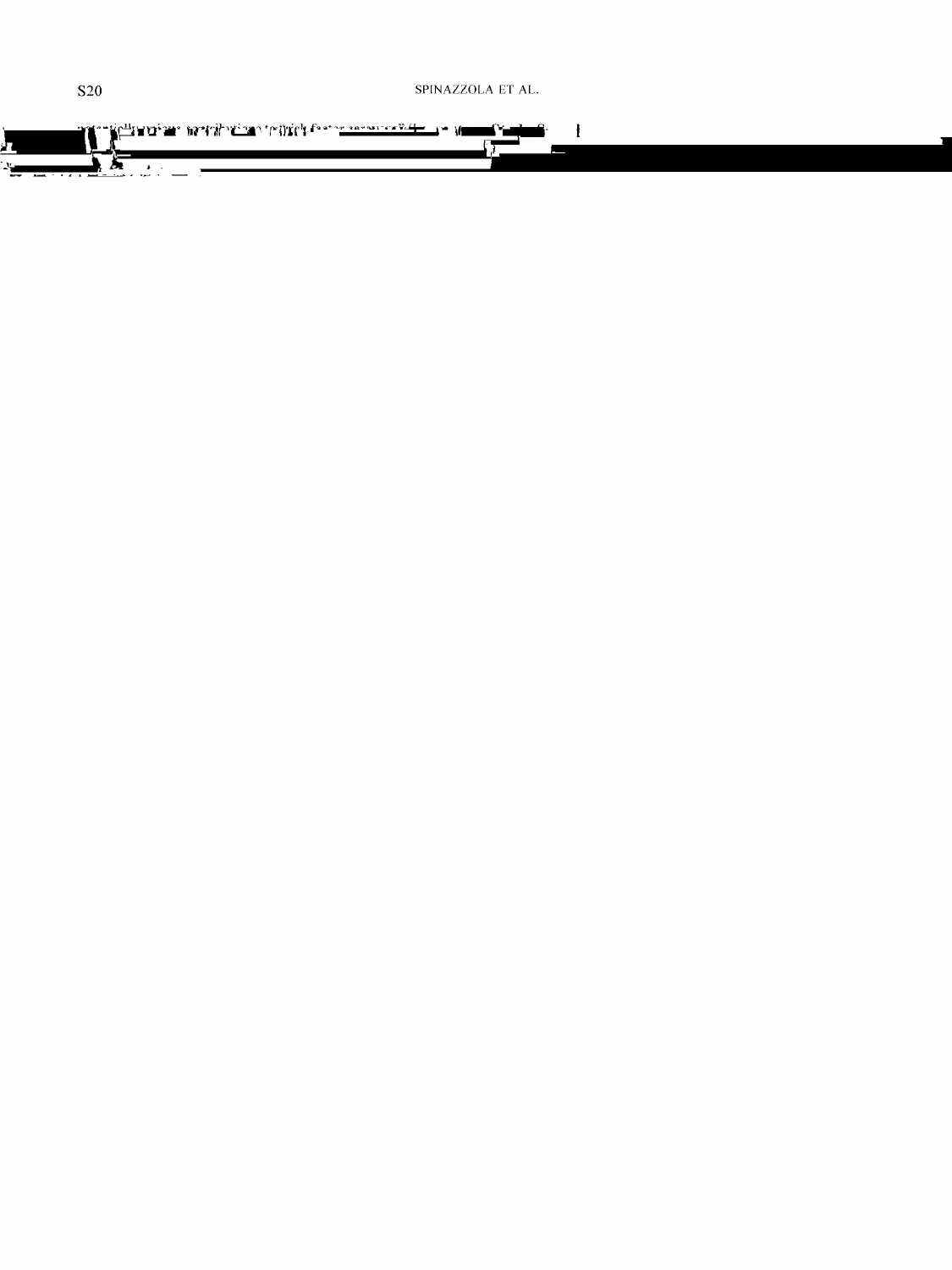## UNSEEN WOUNDS OF PSYCHOLOGICAL MALTREATMENT S21

| ⊼⊏                      | ┻                               |   | $\mathbf{L}$<br>$\mathbf{L}$ | $\rightarrow$                  |        | and an Indian and the selection of the contract of the DOM COVIDA (1900). |  |
|-------------------------|---------------------------------|---|------------------------------|--------------------------------|--------|---------------------------------------------------------------------------|--|
| $\blacksquare$          |                                 |   |                              |                                |        |                                                                           |  |
|                         |                                 |   |                              |                                |        |                                                                           |  |
|                         |                                 |   |                              |                                |        |                                                                           |  |
|                         |                                 |   |                              |                                |        |                                                                           |  |
|                         |                                 |   |                              |                                |        |                                                                           |  |
|                         |                                 |   |                              |                                |        |                                                                           |  |
|                         |                                 |   |                              |                                |        |                                                                           |  |
|                         |                                 |   |                              |                                |        |                                                                           |  |
| Γ                       | $\overline{1}$                  |   |                              |                                |        |                                                                           |  |
|                         |                                 |   |                              |                                |        |                                                                           |  |
| ;<br>)<br>)''           |                                 |   |                              |                                |        |                                                                           |  |
|                         |                                 |   |                              |                                |        |                                                                           |  |
| ģ                       |                                 |   |                              |                                |        |                                                                           |  |
|                         |                                 |   |                              |                                |        |                                                                           |  |
|                         |                                 |   |                              |                                |        |                                                                           |  |
| $\vec{r}$               |                                 |   |                              |                                |        |                                                                           |  |
|                         |                                 |   |                              |                                |        |                                                                           |  |
|                         |                                 |   |                              |                                |        |                                                                           |  |
|                         |                                 |   |                              |                                |        |                                                                           |  |
|                         |                                 |   |                              |                                |        |                                                                           |  |
|                         | .<br><del>스마이스 - 프리엔</del> - 프레 | т |                              | ÷.<br>$\overline{\phantom{a}}$ | ↽      |                                                                           |  |
|                         |                                 |   | $\sigma$ .                   |                                |        |                                                                           |  |
|                         |                                 |   |                              |                                |        |                                                                           |  |
|                         |                                 |   |                              |                                |        |                                                                           |  |
|                         |                                 |   |                              |                                |        |                                                                           |  |
|                         |                                 |   |                              |                                |        |                                                                           |  |
|                         |                                 |   |                              |                                |        |                                                                           |  |
|                         |                                 |   |                              |                                |        |                                                                           |  |
|                         |                                 |   |                              |                                |        |                                                                           |  |
|                         |                                 |   |                              |                                |        |                                                                           |  |
| U                       |                                 |   |                              |                                |        |                                                                           |  |
|                         |                                 |   |                              |                                |        |                                                                           |  |
|                         |                                 |   |                              |                                |        |                                                                           |  |
| $\Box$                  |                                 |   |                              |                                |        |                                                                           |  |
|                         |                                 |   |                              |                                |        |                                                                           |  |
| $\frac{1}{2}$           |                                 |   |                              |                                |        |                                                                           |  |
| $\equiv$                |                                 |   |                              |                                |        |                                                                           |  |
| $\frac{1}{2}$           |                                 |   |                              |                                |        |                                                                           |  |
|                         |                                 |   |                              |                                |        |                                                                           |  |
|                         | $\overline{a}$                  |   |                              |                                |        |                                                                           |  |
| $\frac{1}{\sqrt{2\pi}}$ |                                 |   |                              |                                |        |                                                                           |  |
|                         |                                 |   | $\overline{k-1}$             |                                | ر ⊻س ک |                                                                           |  |
| $\frac{1}{2}$           |                                 |   |                              |                                |        |                                                                           |  |
| $\mathbf{r}$ .          |                                 |   |                              |                                |        |                                                                           |  |
|                         |                                 |   |                              |                                |        |                                                                           |  |
|                         |                                 |   |                              |                                |        |                                                                           |  |
|                         |                                 |   |                              |                                |        |                                                                           |  |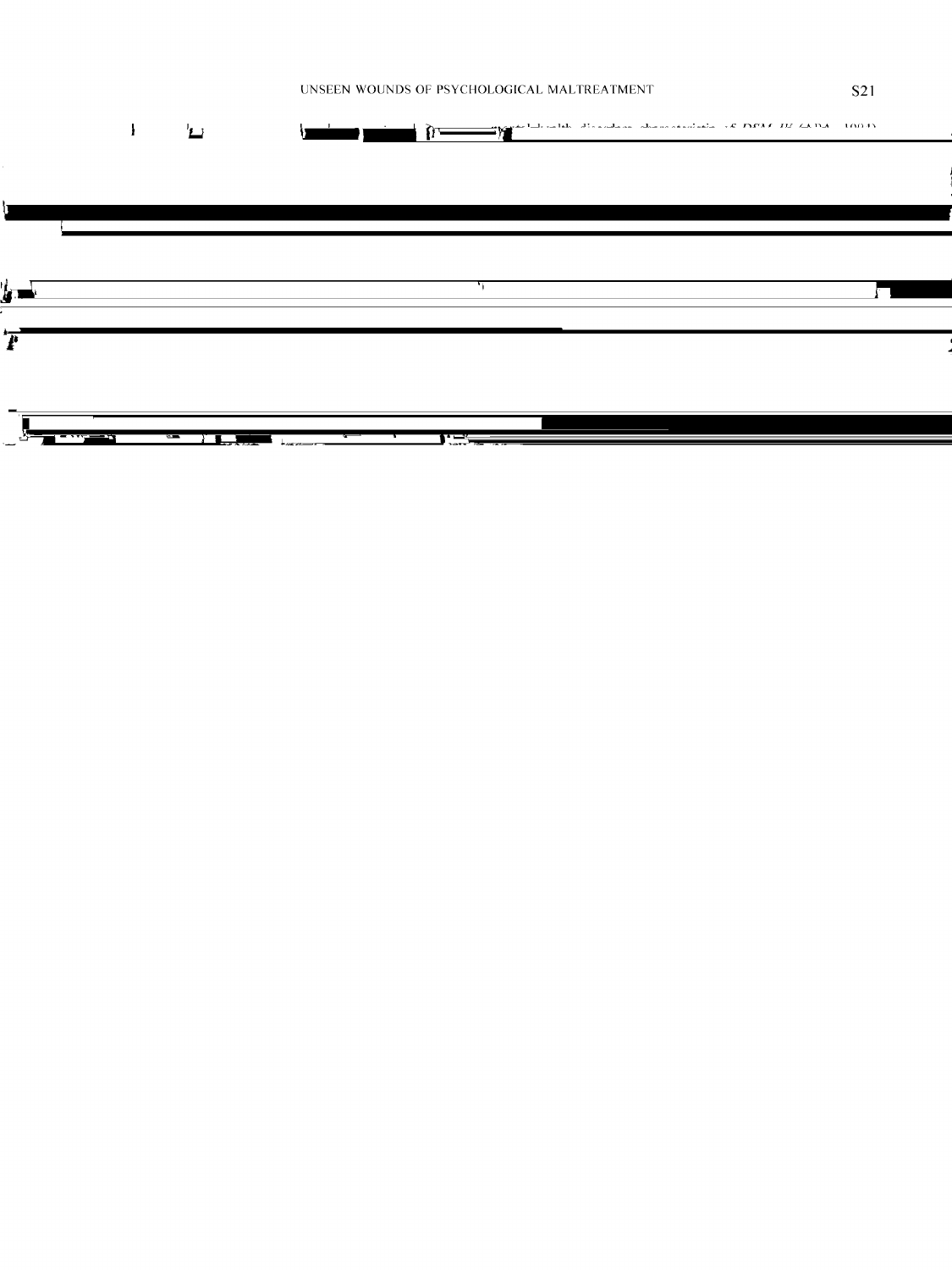|                                 | Sexual abuse             | Physical abuse                                                                                                                                                                                                               | Psychological<br>maltreatment | Sexual & physical<br>abuse $(SA + PA)$ | maltreatment &<br>Psychological<br>sexual abuse | maltreatment &<br>physical abuse<br>Psychological | All three                               |                                                                                                                                                                                                                                  |
|---------------------------------|--------------------------|------------------------------------------------------------------------------------------------------------------------------------------------------------------------------------------------------------------------------|-------------------------------|----------------------------------------|-------------------------------------------------|---------------------------------------------------|-----------------------------------------|----------------------------------------------------------------------------------------------------------------------------------------------------------------------------------------------------------------------------------|
| Indicators of severity          | $(SA) N$ (%)             | $(\mathbf{\tilde{PA}})$ N $(\mathcal{V}_0)$                                                                                                                                                                                  | (PM) N (%)                    | N(%)                                   | $(PM + SA) N$ (%)                               | $(PM + PA) N (%)$                                 | $N$ $\left(\!\!{\,}^{\rm o}\!\!\right)$ | Group significance                                                                                                                                                                                                               |
| Academic problems               | 392 (39.4)               |                                                                                                                                                                                                                              | 573 (54.8)                    | 13(51.8)                               | 59 (54.6)                                       | 591 (59.6)                                        | 312 (61.2)                              | $\overset{*}{\mathsf{D}}$<br>$\mathbf{B}^{***}$                                                                                                                                                                                  |
| Behavior problems at school     | 343 (34.3)               | 391 (52.3)<br>372 (49.3)<br>77 (10.2)<br>459 (59.9)<br>459 (59.5)<br>103 (11.5)<br>87 (11.5)                                                                                                                                 | 600 (48.3)                    | 114(52.3)                              | (27(44.1))                                      | 516 (52.9)                                        | 265 (52.0)                              | $\mathbf{B}^{***}$ , $\mathbf{E}^{***}$                                                                                                                                                                                          |
| Skipping school or daycare      | 88 (8.8)                 |                                                                                                                                                                                                                              | 167(13.5)                     | 32(14.4)                               | 52(17.9)                                        | (76(15.0))                                        | 80 (15.7)                               | $A^*$ , $B^*$ , $D^*$ , $E^*$<br>$\begin{array}{c} \left( \begin{array}{c} \mathbf{B}^{*}, \ \mathbf{B}^{*} \end{array} \right) \\ \mathbf{A}^{**}, \ \mathbf{B}^{***} \\ \mathbf{B}^{**} \end{array} \end{array}$               |
| Behavior problems at home       | 474 (47.0)               |                                                                                                                                                                                                                              | 828 (65.5)                    | 142 (64.0)                             | 175(59.5)                                       | 848 (71.3)                                        | 362 (68.6)                              | $\mathsf{F}^{***}$<br>$\stackrel{\cdot \cdot }{\cdot},\stackrel{\cdot }{\rm D}^{***}$                                                                                                                                            |
| Suicidality                     | 153(15.4)                |                                                                                                                                                                                                                              | 166(13.4)                     | 41 (18.5)                              | 62(21.4)                                        | 243 (20.8)                                        | 147(28.3)                               |                                                                                                                                                                                                                                  |
| Self-injurious behaviors        | 112 (11.2)<br>267 (26.9) |                                                                                                                                                                                                                              | $(6.41)$ 86                   | 37(16.7)                               | 54 (18.6)                                       | 220 (18.6)                                        | 132(25.4)                               | $D^{***}$ . $E^{***}$<br>$A^*$ , $B^*$ ,                                                                                                                                                                                         |
| Sexualized behaviors            |                          | 112(15)                                                                                                                                                                                                                      | (81(14.5))                    | 63(28.6)                               | 94(32.4)                                        | 194 (16.7)                                        | 194 (37.7)                              | $\cdot$ , $C^{***}$<br>$B$ <sup>-iii</sup>                                                                                                                                                                                       |
| Alcohol abuse                   | 41(4.1)                  | 41 (5.4)                                                                                                                                                                                                                     | 97 (7.7)                      | 14(6.4)                                | 24(8.3)                                         | 96 (8.3)                                          | 40 (7.8)                                | $\mathbf{B}^*$                                                                                                                                                                                                                   |
| Substance abuse                 | 41 $(4.2)$               | 47 (6.3)                                                                                                                                                                                                                     | 112(9.0)                      | 13(6.0)                                | 31(10.7)                                        | 126(10.9)                                         | 50 (9.9)                                | $C^*$ , $D^*$ ,<br>$B^*$ .                                                                                                                                                                                                       |
| Attachment problems             | 298 (33.8)               | 302 (47.7)                                                                                                                                                                                                                   | 635 (52.5)                    | 101(52.1)                              | 152 (52.8)                                      | 574 (58.7)                                        | 344 (67.5)                              | , $\mathbf{E}^{***}$<br>$\textbf{B}^{***}$ , $\textbf{D}^{***}$ ,                                                                                                                                                                |
| Criminal activity               | 34(3.4)                  | 53 (6.9)                                                                                                                                                                                                                     | 99 (7.8)                      | 22 (10.0)                              | 23(7.8)                                         | 136(11.5)                                         | 56 (10.7)                               | $\cdot$ , D <sup>##</sup><br>$B^*$                                                                                                                                                                                               |
| Running away                    | 52(5.1)                  | 46 (6.0                                                                                                                                                                                                                      | 79 (6.2)                      | 17(7.7)                                | 34(11.5)                                        | (10.2)<br>$\frac{1}{2}$                           | 65 (12.4)                               | $\mathbb H^*$<br>$\mathsf{D}^*$ .                                                                                                                                                                                                |
|                                 |                          |                                                                                                                                                                                                                              |                               | Clinical evaluation                    |                                                 |                                                   |                                         |                                                                                                                                                                                                                                  |
| Acute stress disorder           | 29(14.1)                 | 88 (12.1)                                                                                                                                                                                                                    | 220 (18.6)                    | 25 (11.7)                              | 54 (19.9)                                       | 205 (18.1)                                        | 109(21.8)                               |                                                                                                                                                                                                                                  |
| Posttraumatic stress disorder   | 636 (68.3)               | 441 (59.9)                                                                                                                                                                                                                   | 674 (57.0)                    | 164(75.6)                              | 225 (82.1)                                      | 867 (75.5)                                        | 445 (88.7)                              | $A^{***}, B^*, C^*, D^{**}, E^{**}$<br>B $^{***}$ , $C^{***}$ , $D^{***}$ , $E^{***}$<br>$\frac{1}{2}$ $\mathbf{C}^{\text{max}}$<br>$\mathbf{B}^{\text{+min}}$                                                                   |
| Traumatic/complicated grief     | 177(21.5)                |                                                                                                                                                                                                                              | 375 (32.1)                    | 59 (30.6)                              | (37.8)                                          | (34.6)<br>393(                                    | 223 (44.5)                              | $\mathbb{E}^{***}$<br>$\mathbf{B}^{***}$                                                                                                                                                                                         |
| Dissociation                    | 55 (16.9)                |                                                                                                                                                                                                                              | (70(14.4)                     | 38 (17.6)                              | 67(24.9)                                        | 263 (23.1)                                        | [81 (36.3)                              | $\mathbf{D}^{***}$                                                                                                                                                                                                               |
| Somatization                    | 138(16.7)                |                                                                                                                                                                                                                              | (90(16.2)                     | 30(15.5)                               | 58(21.5)                                        | 215 (19.0)                                        | 143(28.7)                               | ື້                                                                                                                                                                                                                               |
| Generalized anxiety disorder    | 319 (34.7)               | $\begin{array}{l} 224\,(35.2)\\ 100\,(13.7)\\ 90\,(14.3)\\ 90\,(14.3)\\ 243\,(33.1)\\ 86\,(11.8)\\ 372\,(50.7)\\ 193\,(26.4)\\ 76\,(10.4)\\ 76\,(10.4)\\ 77\,(59.2)\\ 377\,(59.2)\\ 377\,(59.2)\\ 377\,(59.2)\\ \end{array}$ | 572 (48.4)                    | 71 (33.2)                              | (39(51.3))                                      | 572 (50.2)                                        | 252 (50.3)                              | $\mathrm{A}^{\ast\ast\ast\ast}, \ \mathrm{B}^{\ast\ast\ast}, \ \mathrm{C}^{\ast\ast\ast}, \ \mathrm{D}^{\ast\ast\ast}, \ \mathrm{E}^{\ast\ast\ast}$<br>$\mathrm{B}^{\ast\ast}, \ \mathrm{C}^{\ast}, \ \mathsf{D}^{\ast\ast\ast}$ |
| Separation anxiety disorder     | 104(11.3)                |                                                                                                                                                                                                                              | 179(15.1)                     | 18(8.4)                                | 35(12.9)                                        | 208 (18.3)<br>758 (66.2)                          | 83 (16.6)                               |                                                                                                                                                                                                                                  |
| Depression                      | 438 (47.3)               |                                                                                                                                                                                                                              | 680 (57.5)                    | (07(49.1))                             | (95(71.4)                                       |                                                   | 365 (72.6)                              | $\mathbf{D}^{***}$<br>, $\mathbf{B}^{***}$<br>$\mathbf{A}^{**}$                                                                                                                                                                  |
| Attachment problems             | 238 (25.8)               |                                                                                                                                                                                                                              | 532 (44.9)                    | 83 (38.4)                              | 127(46.9)                                       | 623 (54.5)                                        | 309 (61.6)                              | $\cdot$ , E <sup>***</sup><br>$\cdot$ , D <sup>***</sup><br>$\mathbf{B}^{\ast\ast\ast}$<br>$A^{**}$                                                                                                                              |
| Oppositional defiant disorder   | 51 (16.4)                |                                                                                                                                                                                                                              | 279 (23.8)                    | 50(23.3)                               | 71(26.1)                                        | 325 (28.6)                                        | 157(31.4)                               | $\mathbf{E}^*$<br>$B^*$ .                                                                                                                                                                                                        |
| Conduct disorder                | 42 (4.6)                 |                                                                                                                                                                                                                              | 77 (6.5)                      | 13(6.1)                                | 21(7.7)                                         | 128(11.2)                                         | 60 (12.0)                               | $A^{-**}$                                                                                                                                                                                                                        |
| General behavioral problems     | 347 (41.8)               |                                                                                                                                                                                                                              | 596 (50.9)                    | 02(52.9)                               | 139(51.3)                                       | 675 (59.2)                                        | 298 (59.6)                              | $\begin{array}{c} \mathbb{A}^{^{^{m_{\ast}}}}, \mathbf{B}^{^{n}}, \mathbf{E}^{^{m\ast}}\\ \mathbb{A}^{^{m}_{\ast}} \end{array}$                                                                                                  |
| Attention deficit hyperactivity | (98 (21.6)               | 258 (35.3)                                                                                                                                                                                                                   | 344 (29.1)                    | 60 (27.9)                              | 67(24.6)                                        | 375 (32.9)                                        | (40(27.8))                              |                                                                                                                                                                                                                                  |
| Suicidality                     | 88 (9.6)                 | 89(12.2)                                                                                                                                                                                                                     | 118 (10.0)                    | 23 (10.7)                              | 45(16.5)                                        | 156(13.7)                                         | 118(23.6)                               |                                                                                                                                                                                                                                  |
| Sleep disorder                  | 31(15.8)                 | E<br>86 (13.                                                                                                                                                                                                                 | 166(14.2)                     | 33(17.2)                               | 48 (17.7)                                       | 80(15.8)                                          | (11(22.2))                              |                                                                                                                                                                                                                                  |

V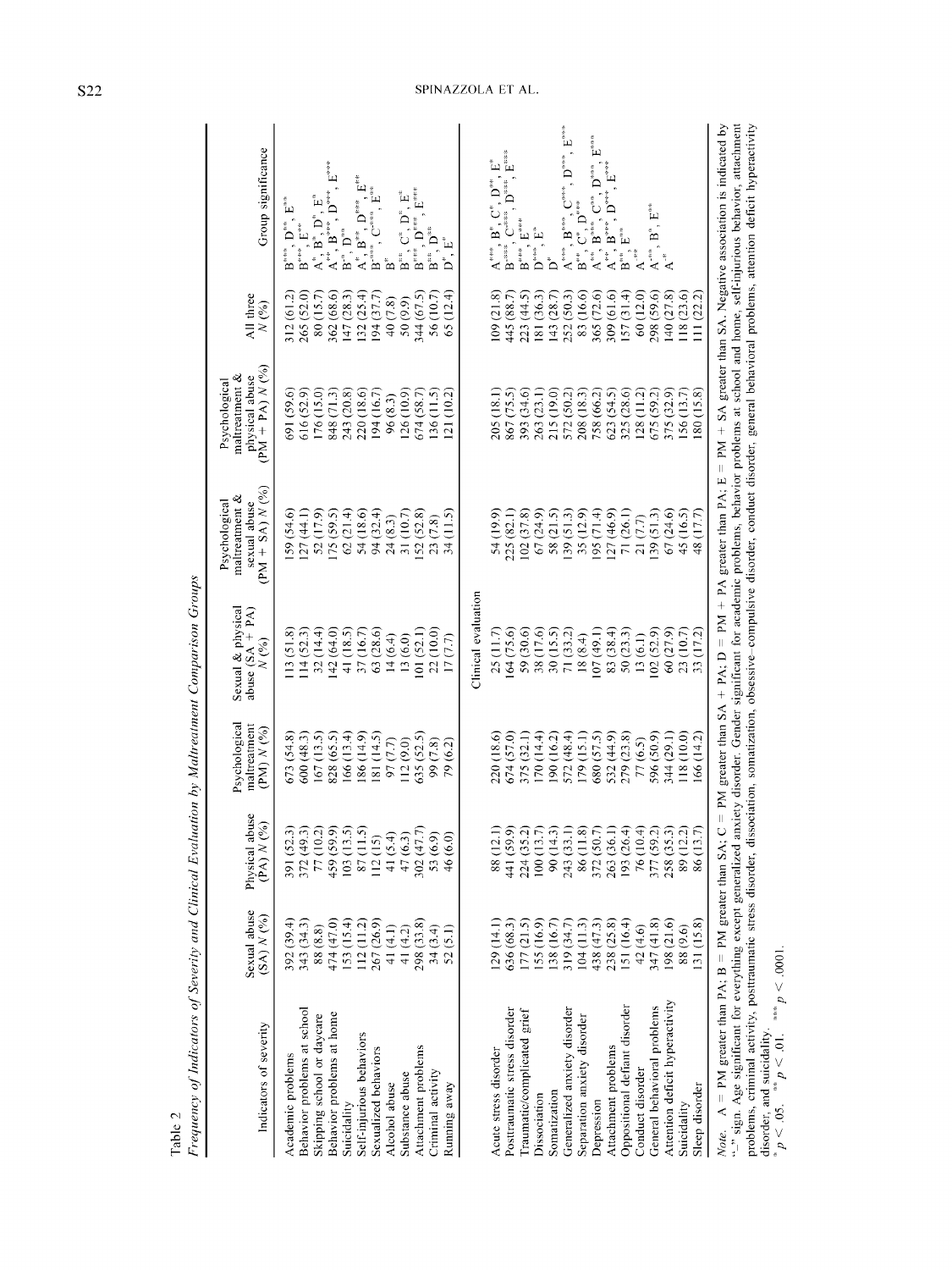SA groups on 21 of 27 indicators of risk behaviors, behavioral problems, functional impairments, symptoms, and disorders. Figures 1 and *2* depict the adjusted *ORs* and corresponding *95%* CIs for all indicators.

Compared with the PA group, the PM group had significantly higher odds on five indicators: behavior problems at home *(OR =*  1.29, 95% Cl: *1.07-1.55;* p = .0076), attachment problems *(OR =*  1.42, 95% Cl: 1.17-1.71; p = 0.0004), depression *(OR =* 1.46, 95% CI: 1.20–1.79;  $p = 0.0002$ ), acute stress disorder (ASD;  $OR = 1.69, 95\%$  CI: 1.29-2.20;  $p = 0.0001$ ), and generalized anxiety disorder (GAD; *OR =* 1.91, 95% Cl: 1.57-2.31; p < .0001); and marginally higher odds than the PA group on two indicators: skipping school or day care *(OR =* 1.43, 95% Cl: 1.06-1.92;  $p = 0.0207$ ) and self-injurious behaviors ( $OR = 1.34$ , 95% CI: 1.02–1.77;  $p = 0.0345$ ).

Compared with the SA group, the PM group had higher frequencies on the majority (17 of 27; 63%) of outcomes, with estimated *ORs* ranging from 1.46 to 2.47. The PM group had significantly lower frequencies on only three study indicators compared with both the PA group: conduct disorder (CD; *OR =*   $[0.63, 95\% \text{ CI}: 0.45-0.89; p = 0.0075)$ , general behavior problems  $(OR = 0.72, 95\% \text{ CI: } 0.59-0.88; p = 0.0012)$ , and attention deficit hyperactivity  $(OR = 0.78, 95\% \text{ CI: } 0.64-0.95; p =$  $[0.0149)$ ; and the SA group: sexualized behaviors  $(OR = 0.47, 95\%)$ Cl: 0.38-0.58; p < .0001), PTSD *(OR =* 0.63, 95% Cl: 0.52-  $0.76; p < .0001$ ) and, marginally, suicidality (*OR* = 0.78, 95% CI:  $0.61-0.99; p = 0.0436$ .

Comparison of PM group to multiple-type PA  $+$  SA group. Of further relevance to evaluating its predictive potency, the PM group had similar odds to the  $PA + SA$  group on 74% (20 of 27) of indicators and significantly higher odds on five indicators (substance abuse disorder [SAD], GAD, depression, and ASD). The PM group had significantly lower odds on only two indicators compared with the  $PA + SA$  group (sexualized behaviors, PTSD).

## **Incremental Contribution of PM to the Clinical Profiles of Physically or Sexually Maltreated Youth**

**CBCL subscale** & **PTSD-RI total scale scores.** Compared with the PA group, the PM  $+$  PA group had significantly higher CBCL-Int. scores (Achenbach & Rescorla. *2004),* estimated difference = 2.66,  $SE = 0.62$ ;  $p < .0001$ , and PTSD-RI scores (Steinberg et al., 2004), estimated difference  $= 2.45$ ,  $SE = 0.81$ ;  $p = 0.0025$ . In contrast, the two groups reported similar CBCL-Ext. scores (Achenhach & Rescorla, *2004), M* = 64.3 vs. 63.8, respectively. Further, compared with the SA group, the  $PM + SA$ group had significantly higher scores on the CBCL-Ext., estimated difference = 2.62, *SE* = 0.86;  $p = 0.0024$ , and CBCL-lnt. composite scales, estimated difference  $= 2.14$ ,  $SE = 0.84$ ;  $p = 0.0107$ , as well as marginally higher scores on the PTSD-RI, estimated difference = 2.15,  $SE = 1.09$ ;  $p = 0.0495$  (see Table 1 for group comparison details).

**Indicators of severity and clinical evaluation.** Compared with the SA group, the PM  $+$  SA group had significantly higher



#### Odds Ratio (95% CI)

*Figure 1.* Estimated *OR* with 95% *OR* for indicators of severity (SA = sexual abuse; PA = physical abuse; PM = psychological maltreatment). The dash line represents an *OR* of *I.*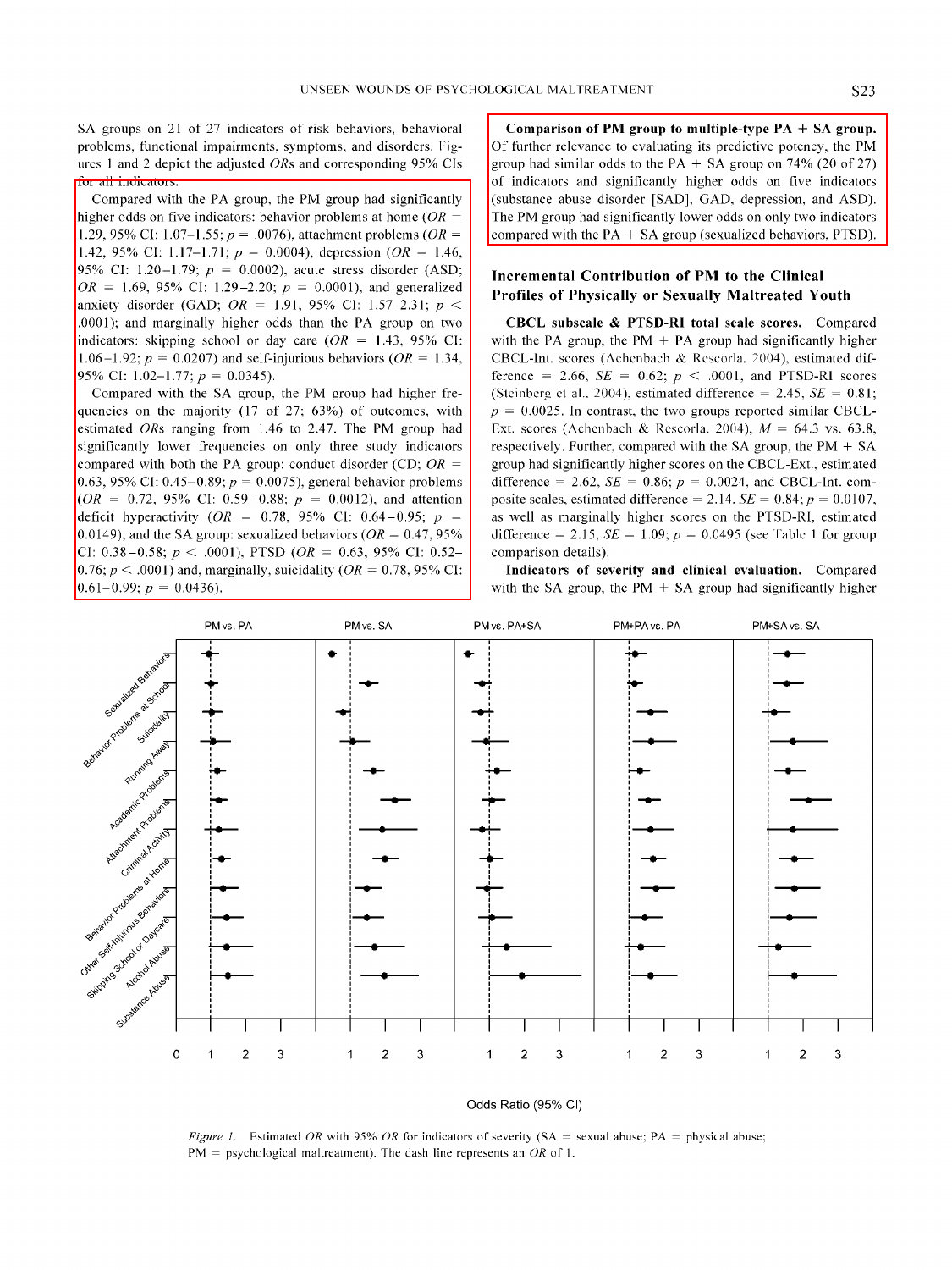

#### Odds Ratio (95% CI)

*Figure 2.* Estimated *OR* with *95% OR* for clinical evaluation (SA = sexual abuse; PA = physical abuse; *PM =*  psychological maltreatment). The dash line represents an *OR of 1.* 

odds on the majority (18 of 27; 67%) of indicators (see Figures 1  $\&$  2). Similarly, compared with the PA group, the PM + PA group had significantly higher odds on the majority (17 of 27; 63%) of indicators.

#### **Model Covariates**

The results presented above were from the models adjusted for gender and age at baseline, and these model covariates were significantly associated with some of the measures and indicators of interest.

**Gender.** Male status was associated with significantly higher mean scores on the CBCL-Ext. subscale (Achcnbach & Rescorla. 2004), as well as a significantly higher frequency (30%; 8 of 27) of respondent and clinician-rated indicators. Female status was associated with significantly higher PTSD-R1 scores (Steinberg ci al., 2004) and with a significantly higher frequency (7 of 27; 26%) of rated indicators (See Tables I & 2).

**Age at baseline.** Older age (measured at intake) was positively associated with both CBCL-Ext. and CBCL-Int. subscale scores (Achcnbach & Rcscorla, 2004), and with a higher frequency of most (70%; 19 of 27) indicators. Younger age was significantly associated with 26% (7 of 27) of rated indicators.

#### **Discussion**

Using a large national sample of clinic-referred youth, the present study casts light on the potential effects of PM (i.e.,

emotional abuse and/or emotional neglect) on child and adolescent traumatic stress and associated problems in child mental health, behavior, and functioning. Our findings strongly support the hypotheses that PM in childhood not only augments, but also independently contributes to, statistical risk for negative youth outcomes to an extent comparable to statistical risks imparted by exposure to physical abuse (PA), sexual abuse (SA), or their combination  $(PA + SA)$ .

The occurrence of PM was associated with a broad range of clinical impairment types, exerting predictive effects of comparable or greater magnitude or frequency than the predictive effects of PA and SA. In addition, the co-occurrence of PM with PA (PM  $+$ PA) or SA (PM  $+$  SA) was associated with a greater magnitude or frequency of the majority of study outcomes compared with those associated with PA or SA alone. Further, the occurrence of PM was found to be an equivalent or significantly greater predictor of 27 of 30 negative outcomes compared with the co-occurrence of physical and sexual abuse  $(PA + SA)$ . PM was thus associated with a clinical profile that overlapped with, but was distinct from, the profiles observed in the PA, SA, and  $PA + SA$  comparison groups.

Adding weight to these findings is evidence that PM is the most prevalent form of maltreatment in the NCTSN CDS (Layne et al.. 2014). A history of PM exposure was identified in the majority (62%) of more than *5,000* maltreatment cases examined in this study, with nearly one quarter (24%) of maltreatment cases comprised exclusively of PM. Although cross-sectional, these findings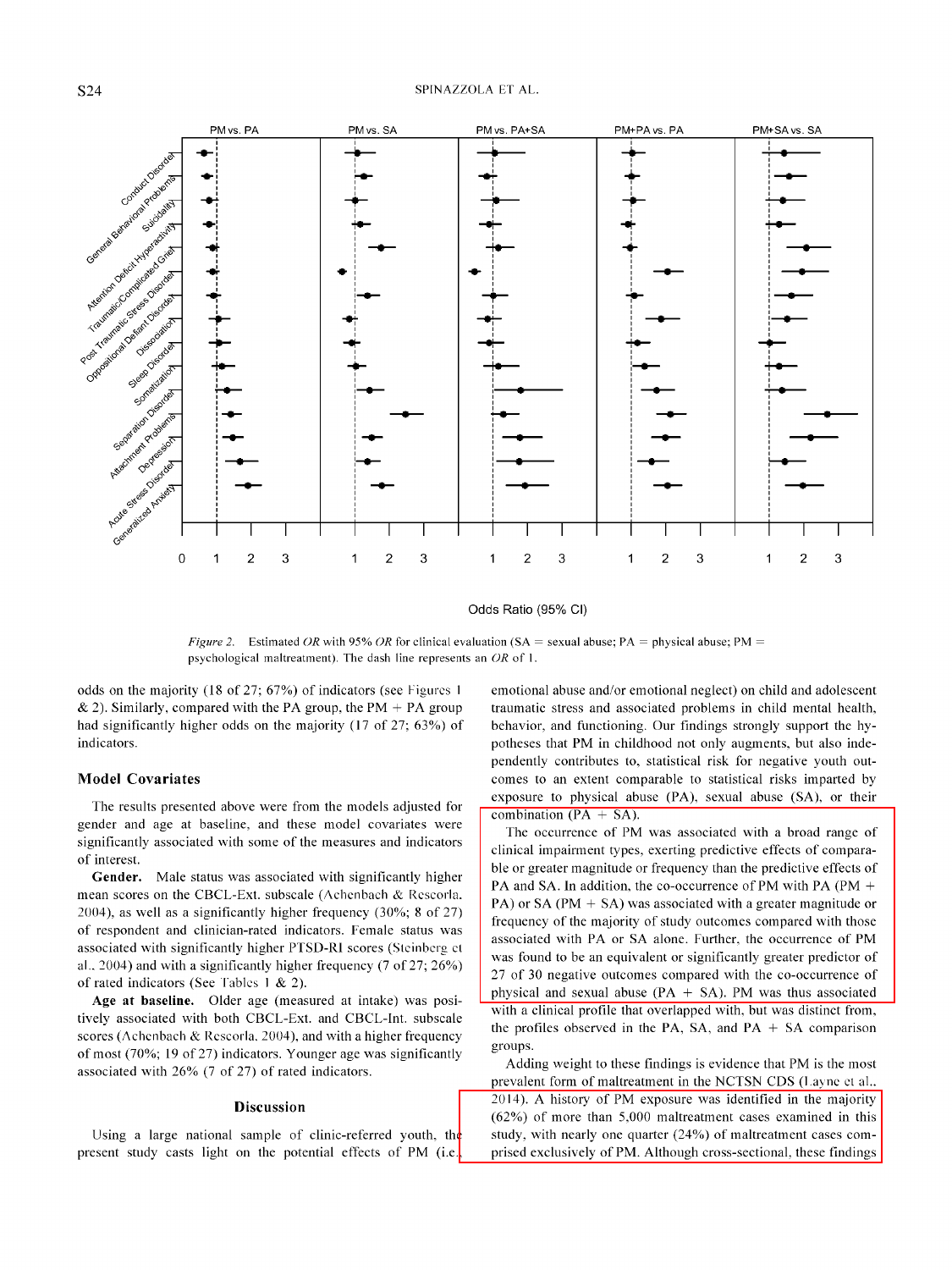point to the role that PM may play as a formidable form of childhood trauma in its own right, and strongly suggest that PM should be an integral component of ongoing efforts to understand, assess, and address the nature and sequelae of maltreatment in children and adolescents.

#### **Impact of Psychological Maltreatment on PTSD**

The PM group exhibited symptom frequencies on the PTSD-R1 equivalent to those observed in the PA and SA groups. This finding is especially noteworthy given the exclusion of PM as a Criterion A event for PTSD in *DSM-5* and its prior editions (American Psychiatric Association, 2013). In contrast, the lower frequency of clinician-rated PTSD diagnosis in the PM versus SA groups may reflect, at least in part, a methodological artifact and clinical practice parameter: Clinicians may have refrained from assigning a PTSD diagnosis to the PM group—even in the presence of equivalent PTSD-R1 symptom severity—precisely because the DSM does not recognize PM as a threshold stressor for PTSD. Nevertheless, equivalent PTSD-R1 scores across PM, SA, and PA groups, coupled with the finding that the PM group was as likely as the PA group to receive a clinician rating of PTSD, provides support for both the inclusion of PM as a qualifying stressor for PTSD as well as healthy skepticism concerning the diagnostic utility of excluding PM from PTSD Criterion A (Van HoolT. McFarlane, Hauer. Abraham. & Barnes. 2009).

### **Impact of Psychological Maltreatment on Associated Clinical Indicators**

Findings revealed a robust association between PM and the majority of clinician-rated diagnostic and risk indicators assessed. Compared with the SA, PA, and  $SA + PA$  groups, the PM group exhibited equivalent or higher frequency scores on the great majority of study indicators. Although the PM group exhibited slightly lower frequencies on a small number of outcomes compared with either the SA (e.g., sexualized behaviors) or PA (e.g., CD) groups, the PM group was never associated with the lowest odds ratios on any of the 27 indicators examined. In sum, the predictive potency of PM appears to be at least on par with physical or sexual abuse across a broad range of adverse outcomes. These findings lend support to the recent report by the AAP highlighting the perniciousness of this form of maltreatment (Hibbard et al., 2012).

Some evidence concerning the potentially differential (unique) effects of PM emerged in the finding that PM was the strongest and most consistent predictor of internalizing problems (e.g., depression, GAD, SAD, attachment problems). PM was also the strongest predictor of substance abuse—raising the question as to whether substance abuse may serve as an associated coping mechanism and "cascading" secondary outcome (see Iayne et al.. 2014). These findings are consistent with earlier research linking PM to a range of internalizing symptoms, relational insecurity, and negative self-perceptions (e.g., Irickeit, Kim. & Prindle, 2011). With respect to the prediction of externalizing problems (e.g., behavioral problems, self-injury, criminal activity), PM exhibited a strong association comparable to that of PA and greater than that of SA. This finding suggests that PM, PA, and their co-occurrence  $(PM + PA)$  may be potent risk factors for eliciting or reinforcing externalizing behavior—a proposition consistent with prior research linking maltreatment to reactive aggression (Ford, Fraleigh, & Connor, 2010).

## **Exacerbating Effect of Psychological Maltreatment for Other Maltreatment Groups**

Consistent with prior studies suggesting that PM may potentiate the detrimental effects of SA or PA, the co-occurrence of PM with SA or PA was associated with higher PTSD symptoms, CBCL-Int., and CBCL-Ext. behavior problem scores compared with the occurrence of SA or PA alone. The co-occurrence of PM with PA or SA also significantly increased the odds ratios for a number of clinician-rated indicators including PTSD, ASD, dissociative symptoms, attachment problems, depression, and GAD. These findings add to a growing body of research demonstrating that exposure to multiple forms of trauma (Cloitre et al., 2009; Higgins. 2004) is associated with an exacerbation of psychosocial impairment.

In contrast, although the co-occurrence of PM with either PA  $(PM + PA)$  or SA  $(PM + SA)$  generally increased the risk for adverse outcomes compared with the predictive effects of PA or SA alone, the co-occurrence of PA with SA  $(PA + SA)$  rarely predicted greater outcome severity. Indeed, for a number of study indicators, the predictive effect of  $PA + SA$  was significantly lower than that of PM alone. As gauged by its incremental predictive potency, PM may represent a disproportionately more potent predictor, and candidate causal (i.e., traumagenic) contributor, to the risk for a broad array of trauma-related adverse outcomes in childhood and adolescence as compared with other more extensively studied forms of maltreatment, including PA and SA. These findings suggest that, in evaluating risk for PTSD and other adverse behavioral and psychosocial outcomes, the accumulation of multiple maltreatment types may not follow a simple equally weighted additive pattern (i.e., functional interchangeability in the relative potencies and causal pathways of different trauma types across outcomes). Consistent with the role of a vulnerability factor (Layne et al., 2009), the co-occurrence of psychological maltreatment in this study was associated with a significant increase in the prevalence and severity of a range of internalizing and externalizing problems for children exposed to either SA or PA.

This additive effect was unique to PM: the co-occurrence of PM with another type of maltreatment (PM  $+$  SA or PM  $+$  PA) was associated with significantly more severe (as measured by CBCL Internalizing and Externalizing subscale scores) and far-ranging (as measured by the wide array of clinical indices assessed) negative outcomes than when SA and PA co-occurred without PM  $(SA + PA)$ . In fact, the co-occurrence of SA and PA appeared to be necessary to produce an equivalent predictive effect on several study indicators (e.g., behavioral problems at school, selfattachment problems, self-injurious behaviors) compared with PM alone. Investigating the comparative potency and potentially unique pathways by which PM contributes (both in its occurrence, as well as its co-occurrence with PA and SA) to adverse outcomes typically attributed to PA and SA, is a promising avenue for future research (see also Kisiel et al., 2014; Layne et al., 2014; Pynoos et al. 2014).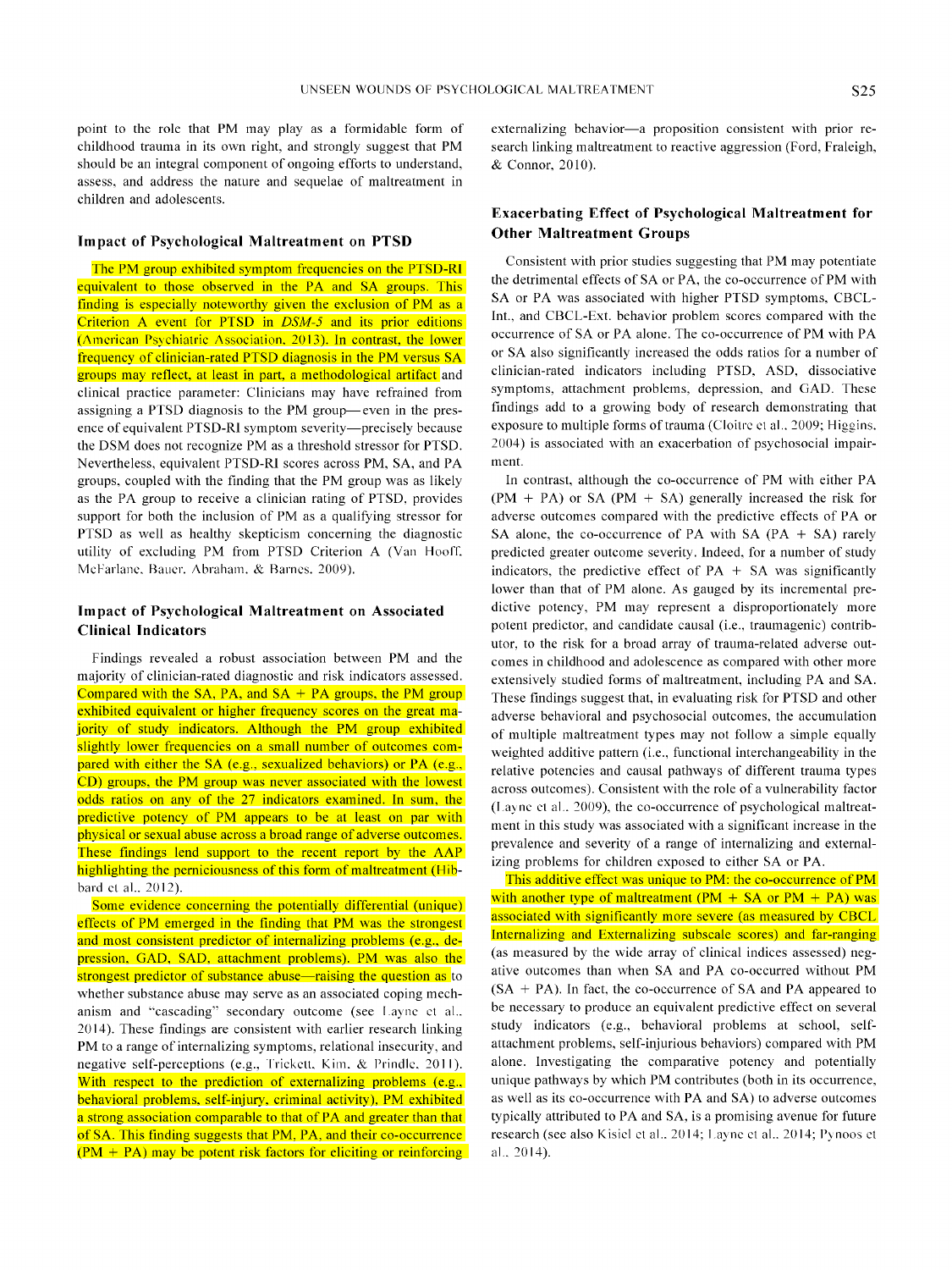#### **Study Strengths and Limitations**

Study strengths include the size, national scope, and demographic diversity of the sample. The present study constitutes one of the largest empirical studies on the comparative predictive potencies of various forms of child maltreatment ever conducted—a study for which the NCTSN CDS is uniquely suited to carry out. The study design nevertheless carries important limitations. First, because the CDS is a quality improvement initiative consisting of a large sample of youth referred for trauma treatment services, it is neither probability-based nor nationally representative, but rather a purposive sample of youth served by NCTSN centers. Our results thus most clearly generalize to traumaexposed, treatment-seeking U.S. youth populations. Second, we operationally defined each child's maltreatment history in terms of his or her lifetime history of exposure to three primary forms of maltreatment captured in the CDS (PM, SA, PA) and their combinations that were most conducive to testing our two study hypotheses. We did not examine other facets of maltreatment (e.g., duration, age of onset, developmental timing of exposure) that may intersect with one or more of these maltreatment types to influence child outcomes (see Pynoos et al., 2014). Third, the study design utilized linear mixed-effects regression using discrete groups (PM, PA, SA, PM + PA, etc.) and cross-sectional data, and did not involve tests of interaction (i.e., moderated/vulnerability effects). Fourth, we did not account for the contributions of other forms of interpersonal (e.g., gross neglect, domestic, school or community violence) or impersonal (e.g., serious injury/accident) trauma measured by the CDS that may precede or occur in conjunction with or subsequent to child maltreatment. We plan to pursue these questions in future studies designed to unpack the elements of risk factor caravans and their influences on maltreated youth (Layne et al., 2014). Our results nevertheless clearly underscore the risks associated with maltreatment-related polyvictimization, especially elevated risk profiles and wide-ranging negative outcomes predicted by lifetime exposure to PM.

## **Future Directions and Implications for Child Mental Health Services, Education, and Policy**

Findings of this study carry important implications for public policy and the development, adaptation, and implementation of child trauma interventions. First, given its predictive potency and widespread prevalence, efforts to increase recognition of PM as a potentially formidable type of maltreatment in its own right should be at the forefront of mental health and social service training efforts, including incorporation of education on PM into graduate training curricula and continuing education of child service professionals (Courtois & Gold, 2009). This need is especially apparent in the child welfare system considering the low rates at which PM is currently detected. Enhancement of training initiatives for protective services personnel focused on screening and assessment of PM, as well as linking children to appropriate services, is critical. In tandem, mental health outreach, consumer resource development and public awareness initiatives are needed to achieve more widespread understanding of the detrimental consequences of PM for children and adolescents.

Second, psychometrically sound, clinically useful instruments are needed to help providers identify PM, categorize and appreciate various forms of emotional abuse and emotional neglect, and assess their associated effects on a range of adverse youth outcomes. Third, effective, theoretically grounded interventions for the sizable subpopulation of traumatized youth exposed to PM are clearly needed. Of particular concern, whereas NCTSN sites have produced or adapted over three dozen empirically supported treatments for child trauma, few directly target psychological maltreatment or its subtypes (e.g., emotional abuse, emotional neglect), and no intervention has been developed to focus specifically on this widely prevalent form of trauma exposure. One partial exception is Attachment, Self-Regulation and Competency (ARC: Kinniburgh. Blaustein. Spinazzola & van der Kolk. 2005), which embeds a therapeutic focus on the effects of and response to psychological maltreatment within a "complex trauma" (Spinazzola et al., 2005; Spinazzola et al., 2013) paradigm. Nevertheless, the extent to which prevailing child trauma treatment models are applicable to, and sufficiently address the needs of, psychologically maltreated youth remains an open question. Likewise, the degree to which the extant evidence base on treatment outcome generalizes to this subpopulation of maltreated youth is unclear. Future research should seek to ascertain whether existing models sufficiently address, or can be adapted to accommodate, the needs of psychologically maltreated children and adolescents; or alternatively, whether new models or intervention components are required.

Finally, greater attention should be dedicated toward understanding the complex manner in which co-occurring forms of childhood trauma may intersect to influence traumatic stress reactions, attachment and self-image problems, affective and physiological dysregulation, risk behaviors, and functional impairment across development (D'Andrea et al., 2012). Appropriately constructed guiding theory, assessment tools, interventions, and clinical training methods are needed to support accurate risk screening and case identification, effective intervention, workforce development, and public policy. If we are to engender healing of the full spectrum of wounds inflicted by childhood trauma—both the visible and the unseen—such efforts must be guided by a clear appreciation for the variability in occurrence, intersection, etiology, developmental context, clinical course, and causal consequences of all forms of maltreatment.

#### **References**

- Achenbach, T. M., & Rescorla, L. A. (2004). The Achenbach System of Empirically Based Assessment (ASEBA) for Ages 1.5 to 18 Years. In *M. E. Maruish (Ed.), The use of psychological testing for treatment planning and outcomes assessment: Vol. 2. Instruments for children and adolescents* (3rd ed., pp. 179-213). Mahwah, NJ: Lawrence Erlbaum.
- American Psychiatric Association. (2013). *DSM-5: Diagnostic and statistical manual of mental disorders* (5th ed.). Arlington, VA: American Psychiatric Publishing.
- American Psychiatric Association. (1994). *Diagnostic and statistical manual of mental disorders* (4th ed.). Washington, DC: Author.
- Barnett, D., Manly, J. T., & Cicchetti, D. (1993). Defining child maltreatment: The interface between policy and research. In D. Cicchetti & S. L. Toth (Eds.), *Child abuse, child development, and social policy: Advances in developmental psychology,* (Vol. 8, pp. 7-73). Norwood, NJ: Ablex.
- Briggs, E. C., Fairbank, J. A., Greeson, J. K. P., Layne, C. M., Steinberg, A. M., Amaya-Jackson, L. M..... Pynoos, R. S. (2013). Links between child and adolescent trauma exposure and service use histories in a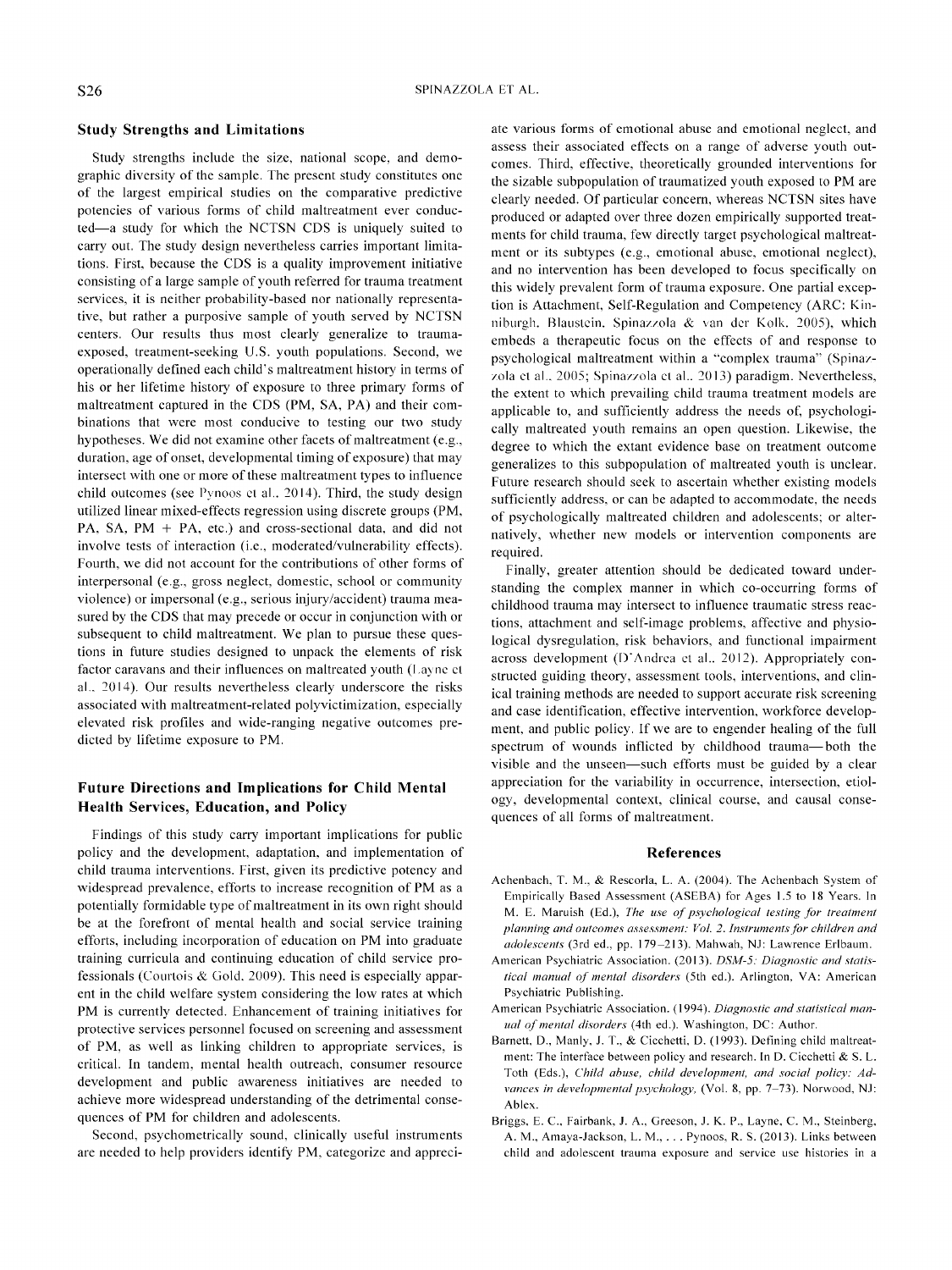national clinic-referred sample. *Psychological Trauma: Theory, Research, Practice, and Policy, 5,* 101-109. doi: l0.l 037/a00273 12

- Briggs, E. C., Greeson, K. J. P., Layne, C. M., Fairbank, J. A., Knoverek, A. M., & Pynoos, R. S. (2012). Trauma exposure, psychosocial functioning, and treatment needs of youth in residential care: Preliminary findings from the NCTSN Core Data Set. *Journal of Child & Adolescent Trauma, 5,* 1-15. doi: 10.1080/19361521 .2012.6464 13
- Caples, H. S., & Barrera, M. R. (2006). Conflict, Support and Coping as Mediators of the Relation Between Degrading Parenting and Adolescent *Adjustment. Journal Of Youth and Adolescence, 35,* 599-611. doi: 10.1 007/s 10964-006-9057-2
- Chamberland, C., Fallon, B., Black, T., & Trocmé, N. (2011). Emotional maltreatment in Canada: Prevalence, reporting and child welfare responses (CIS2). *Child Abuse & Neglect*, 35, 841-854. doi:10.1016/j .ch iabu .2011.03.010
- Chamberland, C., Laporte, L., Lavergne, C., Tourigny, M., Mayer, M., Wright, J., & Malo, C. (2005). Psychological maltreatment of children reported to youth protective services: A situation of grave concern. *Journal of Emotional Abuse, 5, 65-94. doi:10.1300/J135v05n01 03*
- C!aussen, A. H., & Crittenden, P. M. (1991). Physical and psychological maltreatment: Relations among types of maltreatment. *Child Abuse & Neglect, 15,* 5-18. doi:l0.1016/0145-2134(91)90085-R
- Clement, M.-E., & Chamberland, C. (2007). Physical violence and psychological aggression towards children: Five-year trends in practices and attitudes from two population surveys. *Child Abuse & Neglect, 31,*  1001-1011. doi: 10.101 6/j.chiabu.2007.04.005
- Cloitre, M., Stolbach, B. C., Herman, J. L., Kolk, B. V., Pynoos, R., Wang, J., & Petkova, E. (2009). A developmental approach to complex PTSD: Childhood and adult cumulative trauma as predictors of symptom complexity. *Journal of Traumatic Stress, 22,* 399-408. doi: 10. 1 002/jts.20444
- Courtois, C. A., & Gold, S. N. (2009). The need for inclusion of psychological trauma in the professional curriculum: A call to action. *Psychological Trauma: Theory, Research, Practice, and Policy, 1, 3-23. doi:* 10.1 037/aOOl 5224
- D'Andrea, W., Ford, J., Stolbach, B., Spinazzola, J., & van der Kolk, B. (2012). Understanding interpersonal trauma in children: Why we need a developmentally appropriate trauma diagnosis. *American Journal of ()rthopsychiatry, 82,* 187-200. doi: 10.111l/j.1939-0025.2012.01154.x
- Egeland, B., Sroufe, A., & Erickson, M. (1983). The developmental consequence of different patterns of maltreatment. *Child Abuse & Neglect,*  7, 459-469. doi:10.1016/0145-2134(83)90053-4
- English, D. J., & the LONGSCAN Investigators. (1997, November). *Modified Maltreatment Classification System (MMCS)*. Retrievable from http://www.unc.edu/depts/sph/longscan/pages/maltx/mmcs/LONGSC AN%20MMCS%2oCoding.pdf
- Ford, J. D., Fraleigh, L. A., & Connor, D. F. (2009). Child abuse and aggression among psychiatrically impaired children. *Journal of Clinical Child and Adolescent Psychology, 39,* 25-34. doi: 10.1 080/ 15374410903401104
- Hart, S. N., Brassard, M. R., & Karlson, H. C. (1996). Psychological maltreatment. In J. N. Briere, L. A. Berliner, J. Bulkley, C. A. Jenny, & *T. A. Reid (Eds.), The APSAC handbook on child maltreatment (pp.*  72-89). Thousand Oaks, CA: Sage.
- Hart, S. N., & Glaser, D. (2011). Psychological maltreatment-Maltreatment of the mind: A catalyst for advancing child protection toward proactive primary prevention and promotion of persona! wellbeing. *ChildAhuse & Neglect, 35, 758-766.* doi:10.1016/j.chiabu.201 I .06.002
- Hibbard, R., Barlow, J., MacMillan, H., Committee on Child Abuse and Neglect, & American Academy of Child and Adolescent Psychiatry, Child Maltreatment and Violence Committee. (2012). Psychological maltreatment. *Pediatrics, 130,* 372-378. doi: 10.1 542/peds.20 12-1552
- Higgins, D. J. (2004). The importance of degree versus type of maltreatment: A cluster analysis of child abuse types. *The Journal of Psychol-*

*ogy: Interdisciplinary and Applied, 138,* 303-324. doi:l0.3200/JRLP .138.4.303-324

- Kairys, S. W., Johnson, C. F., & Committee on Child, Abuse and Neglect. (2002). The psychological maltreatment of children: Technical report. *Pediatrics, 109,* e68-e72. doi: 10.1 542/peds. I 09.4.e68
- Kinniburgh, K. J., Blaustein, M., Spinazzola, J., & van der Kolk, B. (2005). Attachment, Self-Regulation & Competency. *Psychiatric Annals, 35,*  424-430.
- Kisiel, C., Fehrenbach, T., Liang, L. J., Stolbach, B., Griffin, G., McClelland, G., ... Spinazzola, J. (2014). Examining child sexual abuse in relation to complex patterns of trauma exposure: Findings from the National Child Traumatic Stress Network. *Psychological Trauma: Theory, Research, Practice & Policy, 6(Supp!. 1),* S29-S39. doi:10.1037/ a0037812
- Layne, C. M., Beck, C. J., Rimmasch, H., Southwick, J. S., Moreno, M. A., & Hobfoll, S. E. (2009). Promoting 'resilient" postiraumatic adjustment in childhood and beyond: 'Unpacking" life events, adjustment trajectories, resources, and interventions. In D. Brom, R. Pat-Horenczyk, & J. Ford (Eds.), *Treating traumatized children: Risk, resilience, and recovery* (pp. 13–47). New York, NY: Routledge.
- Layne, C. M., Briggs-King, E., & Courtois, C. (2014). Introduction to the Special Section: Unpacking risk factor caravans across development: Findings from the NCTSN Core Data Set. *Psychological Trauma: Theory, Research, Practice & Policy, 6(Suppl. 1), S!*-S8. doi:10.1037/ a0037768
- Manly, J. T., Kim, J. E., Rogosch, F. A., & Cicchetti, D. (2001). Dimensions of child maltreatment and children's adjustment: Contributions of developmental timing and subtype. *Development and Psychopathology, 13,* 759-782.
- McGee, R. A., Wolfe, D. A., & Wilson, S. K. (1997). Multiple maltreatment experiences and adolescent behavior problems: Adolescent's perspectives. *Development and Psychopathology*, 9, 131-149. doi:10.1017/ S0954579497001107
- Myers, J. E., Berliner, L., Briere, J., Hendrix, C. T., Jenny, C., & Reid, T. (2002). *The APSAC handbook on child maltreatment* (2nd ed.). Thousand Oaks, CA: Sage.
- National Child Traumatic Stress Network. (2011). *Core Data Set: Using data to improve evidence-based assessment, refine intervention strategies and enhance trauma-informed practices.* Unpublished raw data.
- National Child Traumatic Stress Network. (2013). *National Child Traumatic Stress Network empirically supported treatments and promising practices.* Retrieved from http://www.nctsn.org/resources/topics/ treatments-that-work/promising-practices
- Pynoos, R., Steinberg, A., Layne, C., Liang, L., Vivrette, R., Briggs, E. C., Fairbank, J. (2014). Modeling constellations of trauma exposure in the National Child Traumatic Stress Network Core Data Set. *Psychological Trauma: Theory, Research, Practice & Policy, 6(Supp!. I),*  S9-S17. doi:10.1037/a0037767
- R Development Core Team. (2014). *R: A language and environment for statistical computing.* Vienna, Austria: R Foundation for Statistical Computing. http://www.R-project.org
- Schneider, M. W., Ross, A., Graham, J., & Zielinski, A. (2005). Do allegations of emotional maltreatment predict developmental outcomes beyond that of other forms of maltreatment?. *ChildAhuse & Neglect, 29,*  513-532. doi:10.1016/j.chiabu.2004.08.010
- Sedlak, A. J., Mettenburg, J., Basena, M., Petta, I., McPherson, K., Greene, A., & Li, S. (2010). Fourth National Incidence Study of Child Ahuse and *Neglect (NIS--I): Report to Congress.* Washington, DC: U. S. Department of Health and Human Services, Administration for Children and Families.
- Spinazzola, J., Ford, J. D., Zucker, M., van der Kolk, B. A., Silva, S., Smith, S. F., & Blaustein, M. (2005). National survey evaluates complex trauma exposure, outcome, and intervention among children and ado*lescents. Psychiatric Annals, 35,* 433-439.